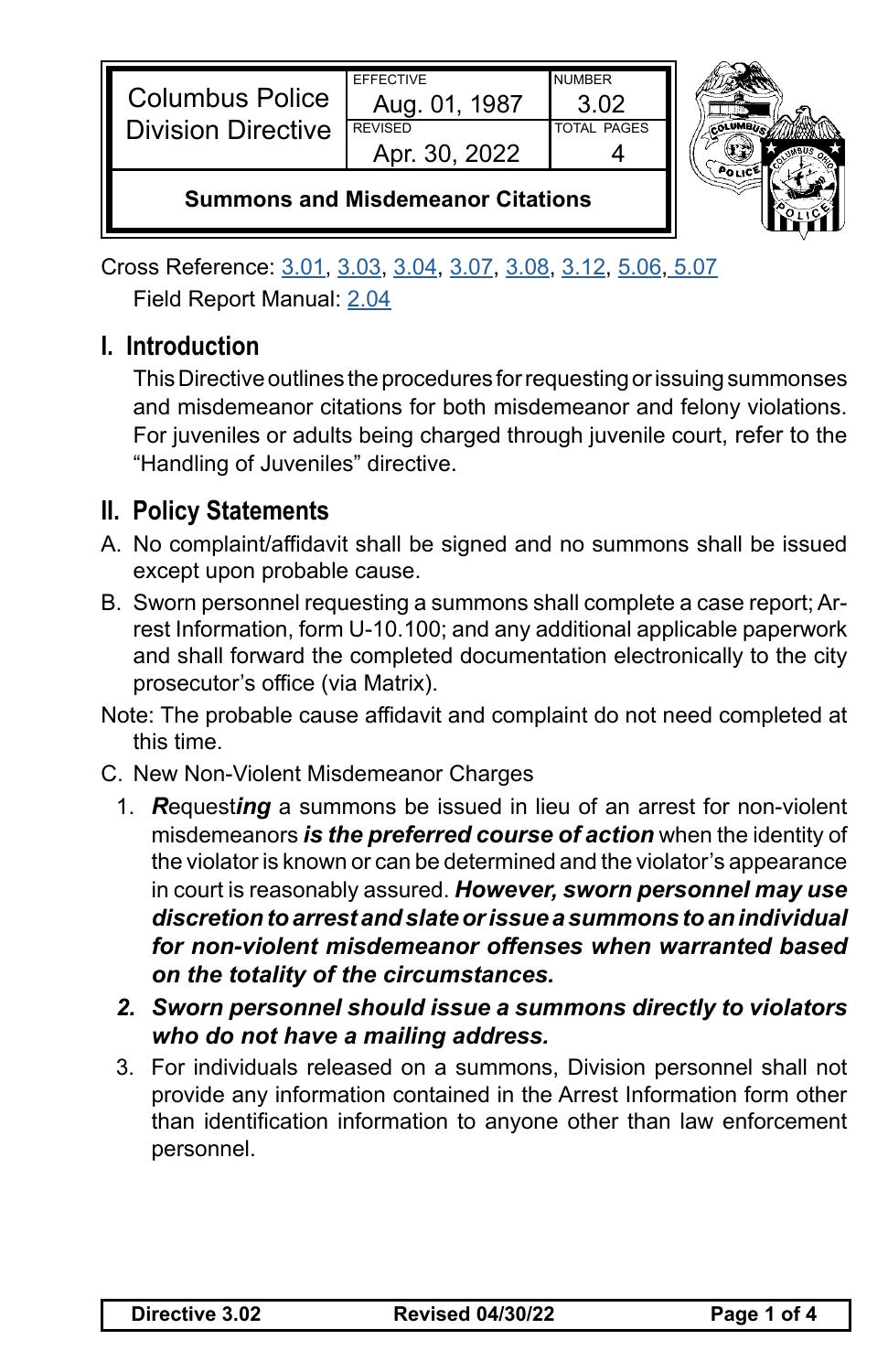- D. Sworn personnel may use discretion to request a summons be issued for violent misdemeanors, such as assault when the identity of the violator is known or can be determined and the violator's appearance in court is reasonably assured, with the following exceptions:
	- 1. Domestic violence
	- 2. Violation of a protective order
	- 3. Resisting arrest (unless ordered by a Division supervisor)
- E. Sworn personnel issuing a misdemeanor citation shall complete a case report, probable cause affidavit, and an Arrest Information form and shall forward all paperwork to the Court Liaison Section.
- F. Release on Summons
	- 1. A Division supervisor may cause the issuance of a summons to an individual arrested for a misdemeanor offense. The individual shall be notified, issued the summons, and released as soon as practical.
	- Note: Sworn personnel should contact the Clerk of Courts office on individuals with non-violent court order-ins to determine eligibility for a summons.
	- 2. Sworn personnel shall not release an individual on a summons arrested for a felony offense without authorization by a Division supervisor, and:
		- a. The correctional facility refuses to accept or slate the person; or
		- b. The person will be taken or admitted to a medical or mental health facility, and a Prisoner Hospital Transport report will be taken and attached to the Arrest Information form; or
		- c. A sworn Division supervisor determines there are exceptional circumstances; or
		- d. The arresting officer(s) addresses any ID alerts and any required bureau interviews.
	- 3. A sworn division supervisor may cause the release on a summons of an individual arrested for a felony offense after considering *the following*:
		- a. The type of crime; most offenses of violence and first, second, and third degree felonies require continued custody.
		- b. The likelihood the person will appear in court.
		- c. The potential harm to the public or the victim.
		- d. The likelihood of recurrence of the criminal act prior to trial.
		- Note: Capias warrants are excluded from the summons process*,* as they can only be set aside by a judge.
		- e. The current medical condition of the individual.
	- 4. The supervisor shall ensure that the summons and all pertinent information is forwarded to the appropriate unit within the appropriate investigative subdivision to be prepared for direct indictment.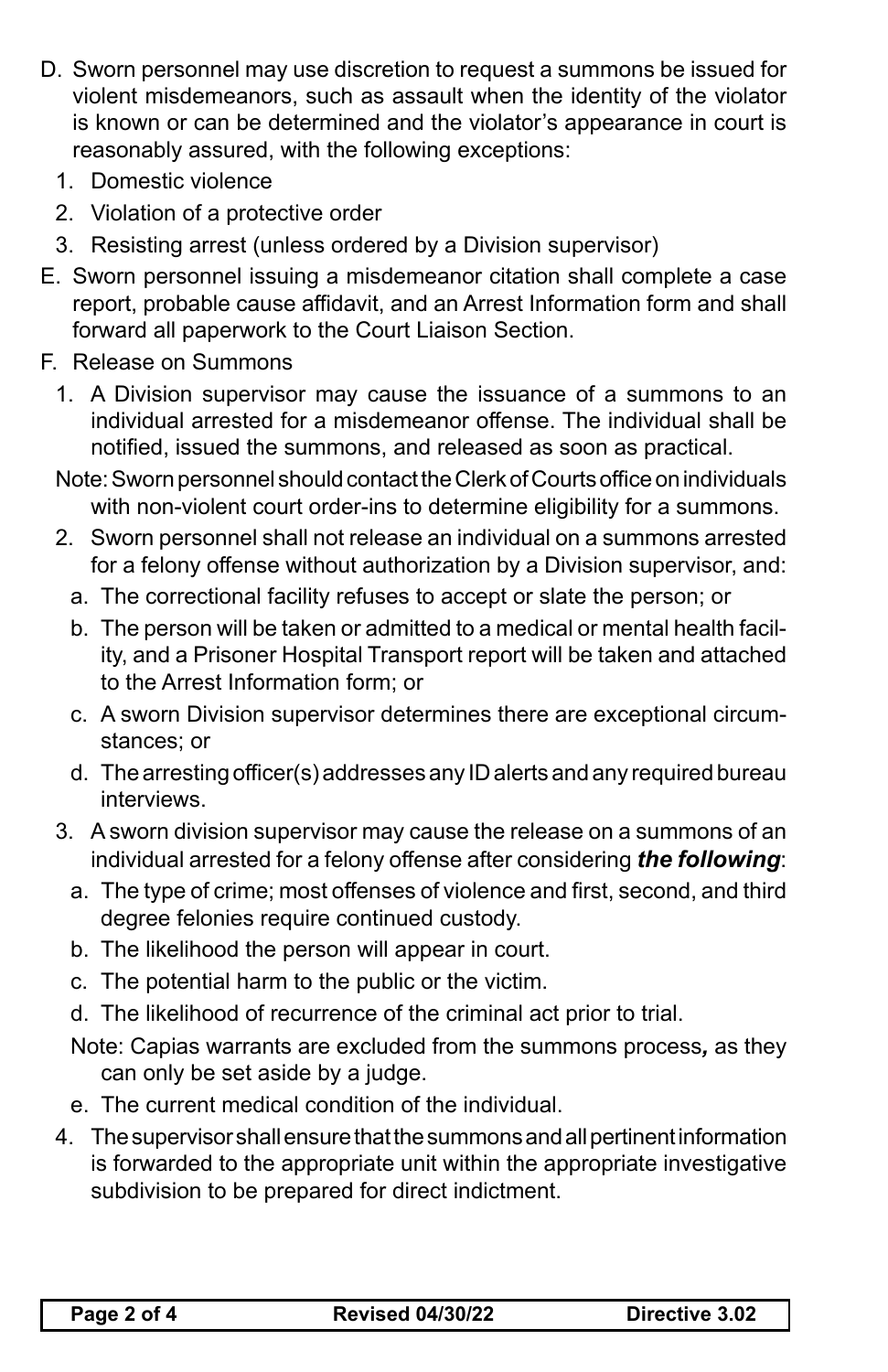- 5. Sworn personnel shall attempt to notify any affected person(s) when an individual under arrest is released on a summons (this includes, but is not limited to, the victims, witnesses, or persons at a medical facility) and shall document this notification in the narrative section of the Arrest Information form or within the case report.
- 6. When an individual is to be released on a summons to receive medical or mental health attention, sworn personnel shall issue the summons before admittance to the medical facility if practical. Sworn personnel shall also document in the narrative section of the Arrest Information form or within the case report the circumstances surrounding the issuance of the summons and when and to which facility the individual was released. Sworn personnel shall forward a copy of the Arrest Information form to Fiscal Operations.
- G. ID Processing

In order to adequately document the identity of felons and certain misdemeanants before release on a summons, refer to the Identification Processing section of the "Arrest and Warrants" directive to determine which offender charges shall require processing through the ID Unit.

- H. Issuance of Misdemeanor Citations
	- 1. Sworn personnel shall issue misdemeanor citations for minor misdemeanor violations unless one of the following apply:
		- a. A summons shall be issued for minor misdemeanor violations where a court appearance is required.
		- b. Arrests may be made for minor misdemeanor violations with supervisor approval when:
			- (1) Violators require medical treatment or are unable to provide for their own safety;
			- (2) Violators cannot or will not provide satisfactory proof of identity;
			- (3) Violators refuse to sign the citation; or
			- (4) Violators have previously been issued a citation for the same type offense and have failed to properly respond to the citation.
			- Note: Hazmat and commercial vehicle offenses should be treated as all other traffic offenses as outlined in the "Arrest and Warrants" directive and issued a summons or new court date.
- I. For arrest procedures, refer to the "Arrest and Warrants" directive.

## **III. Procedures**

- A. Sworn Personnel Issuing a Misdemeanor Citation
	- 1. Complete the applicable electronic report(s).
	- 2. Complete an Arrest Information form in electronic or paper form. If a paper form is completed, the arresting officer also needs to complete an electronic form.